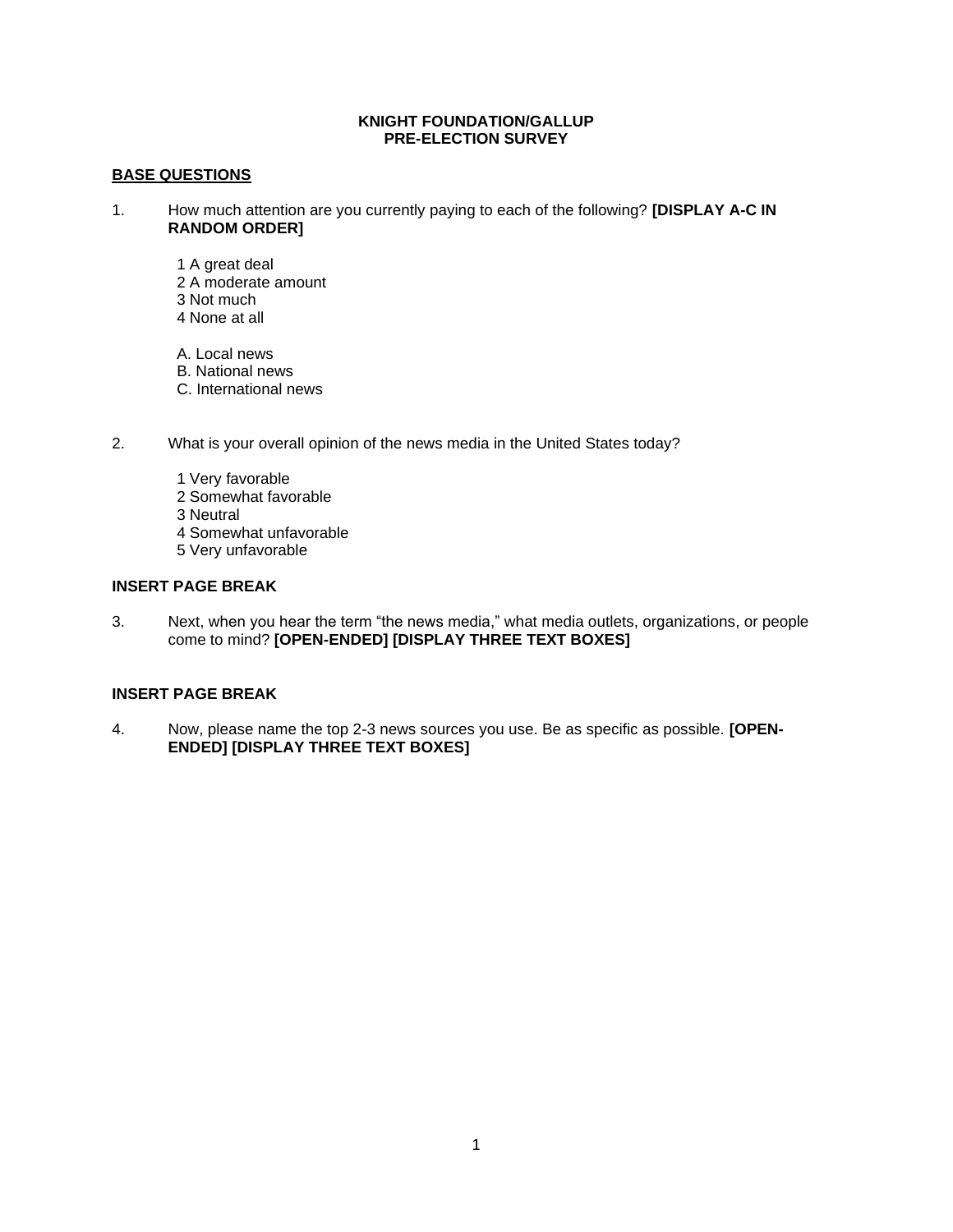#### **ELECTION INFORMATION**

- 5. How confident are you that you have the information you need to make an informed decision about the following? **[DISPLAY A-E IN RANDOM ORDER]**
	- 1 Very confident
	- 2 Moderately confident
	- 3 Not very confident
	- 4 Not confident at all
	- A. The presidential election
	- B. Elections for U.S. Congress (U.S. House of Representatives and/or U.S. Senate)
	- C. Elections for state office (State legislature and/or governor)
	- D. Elections for local offices (city and county offices)
	- E. Where and how to vote

#### **INSERT PAGE BREAK**

6. How closely have you been following news about the election this year?

- 1 Very closely 2 Somewhat closely 3 Not too closely 4 Not at all
- 7. Compared with the last presidential election in 2016, are you **[FORM 1: DISPLAY 1-3; FORM 2: DISPLAY 3-1]**?

1 **[IF '1-3' OR BLANK IN Q.6, DISPLAY:]** Paying more attention this year 2 Paying the same amount of attention 3 Paying less attention this year

# **INSERT PAGE BREAK**

- 8. How often, if at all, do you use each of the following for staying up to date on news about the upcoming elections? **[DISPLAY A-G IN RANDOM ORDER]**
	- 1 Daily 2 Weekly 3 Less than weekly 4 Never
	- A. A newspaper (in print, online, or on an app)
	- B. A television station (on television, online, or on an app)
	- C. Online-only news websites that produce their own journalism
	- D. A radio station (on the radio, online, or on an app)
	- E. A magazine (in print, online, or on an app)

F. Direct communication with people in your local area (outside of your household), including in person, on the phone, or online

G. A social media website or app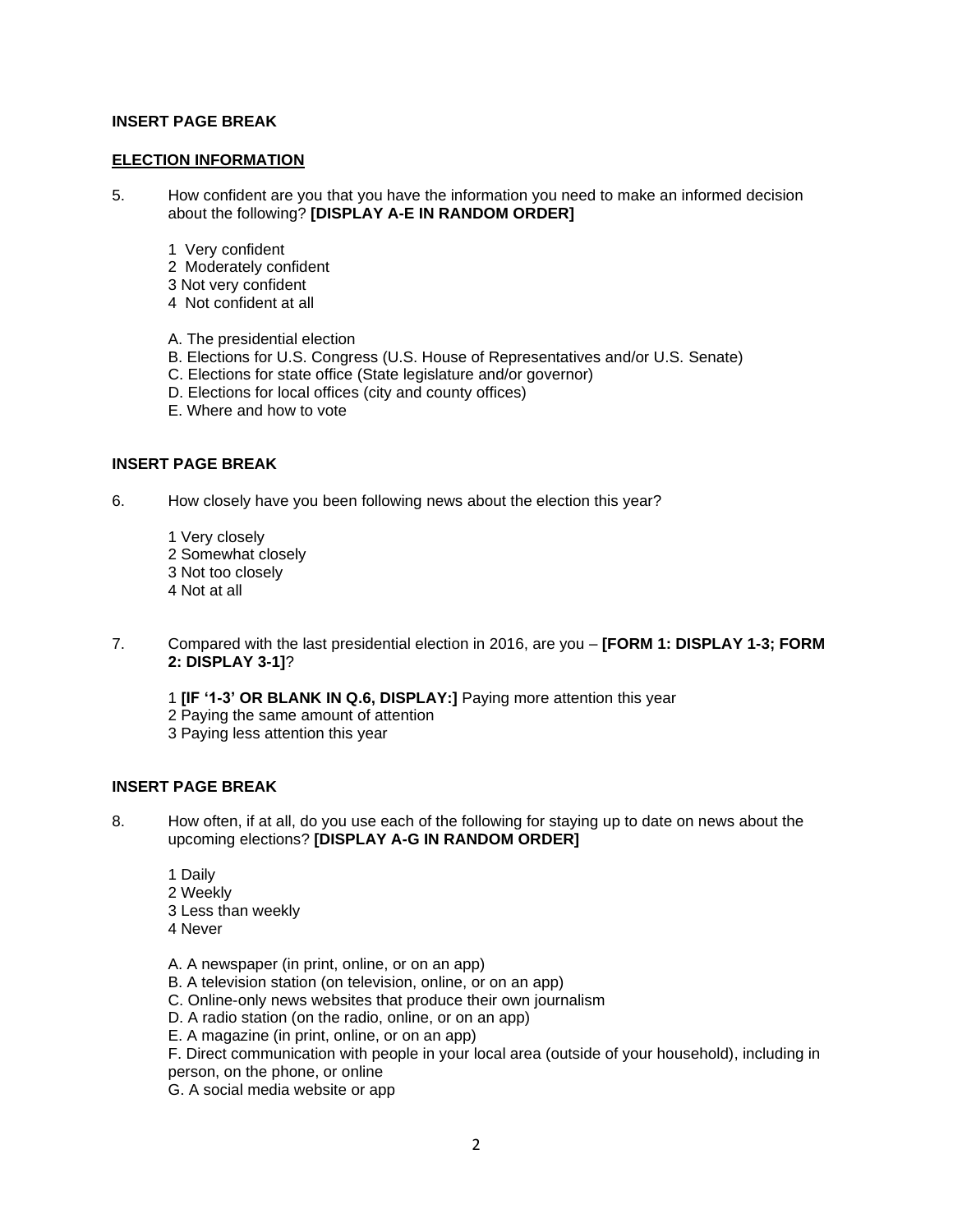#### **[IF '1-3' IN Q.8A, CONTINUE; OTHERWISE SKIP TO NOTE BEFORE Q.8-2]**

- 8-1. In terms of the newspapers (print, online, or an app) you use for election news, are those --?
	- 1 Primarily local newspapers based in your community
	- 2 Primarily national newspapers
	- 3 Both about equally

#### **INSERT PAGE BREAK**

#### **[IF '1-3' IN Q.8B, CONTINUE; OTHERWISE SKIP TO Q.9]**

8-2. In terms of the television stations (on television, online, or an app) you use for election news, are those --?

1 Primarily local television news organizations based in your community 2 Primarily national television news organizations 3 Both about equally

# **[IF '2-3' IN Q.8-2, CONTINUE; OTHERWISE SKIP TO Q.9]**

8-3. In terms of the national television news stations (on television, online, or an app) you use for election news, are those --?

1 Primarily network television news stations (ABC, CBS, NBC, PBS) 2 Primarily cable television news stations (CNN, FOX, MSNBC) 3 Both about equally

# **INSERT PAGE BREAK**

- 9. In which format do you get **most** of your news about elections? **[DISPLAY 1-4 IN RANDOM ORDER]**
	- 1 From a printed newspaper or magazine
	- 2 From television
	- 3 Online using a computer, smartphone, or app
	- 4 From a radio

# **INSERT PAGE BREAK**

## **MEDIA COVERAGE OF ELECTION**

- 10. Now thinking about news outlets that specialize in covering national politics, how much influence do you think these outlets have on voters' choices and actions in presidential elections?
	- 1 A great deal 2 A fair amount 3 Only a little 4 None at all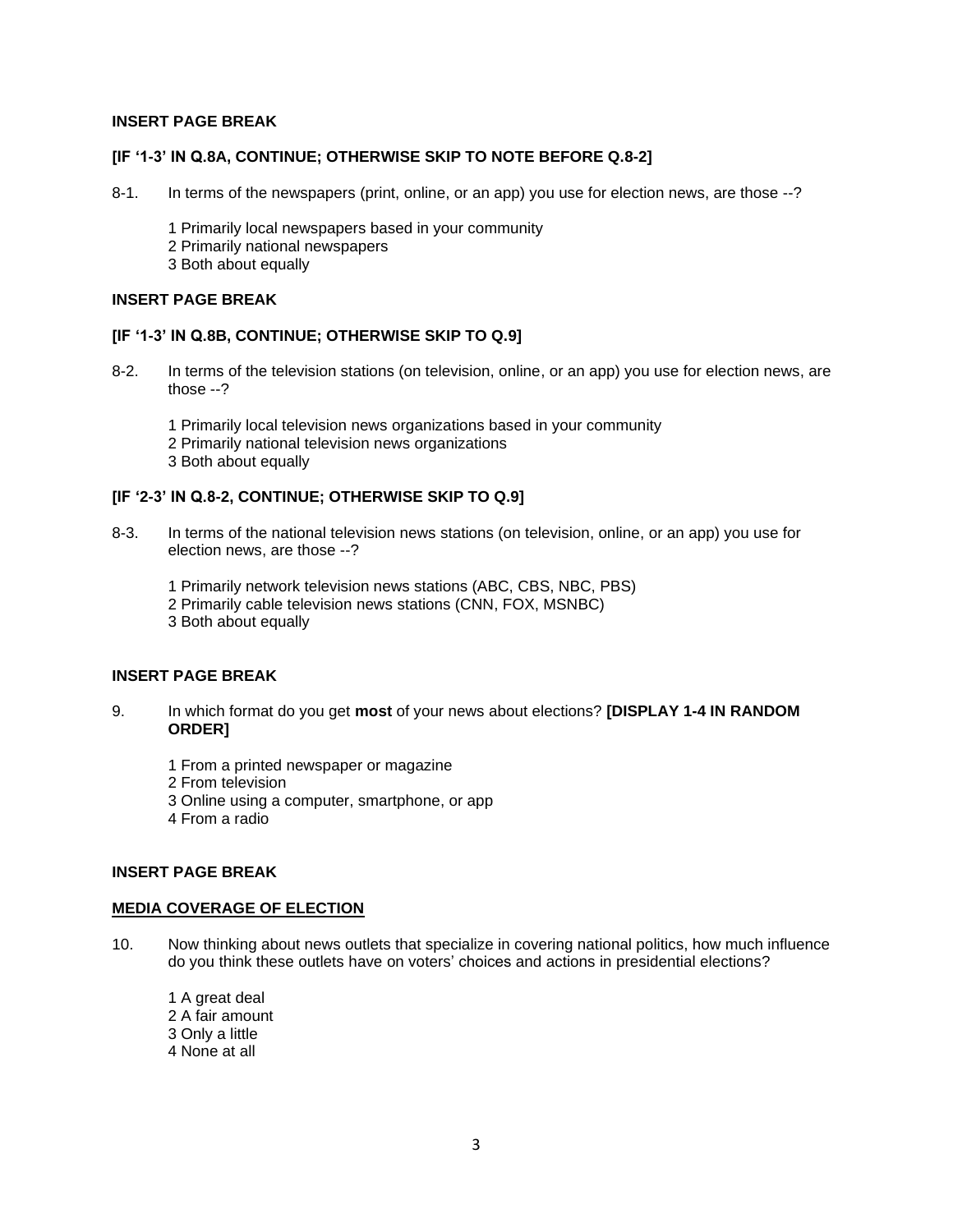- 11. Overall, how would you rate the coverage of the 2020 elections from each of the following? **[DISPLAY A-G IN RANDOM ORDER, THEN DISPLAY H]**
	- 1 Excellent
	- 2 Good
	- 3 Only fair
	- 4 Poor
	- A. National network TV news (ABC, NBC, CBS, PBS)
	- B. National cable TV news (CNN, FOX, MSNBC)
	- C. Local TV news in your area
	- D. National newspapers (Wall Street Journal, New York Times, Washington Post, USA Today)
	- E. Local newspapers in your area
	- F. Major internet companies (Facebook, Twitter, Google)
	- G. Radio
	- H. The news source you use most often

## **INSERT PAGE BREAK**

- 12. Next, how would you rate each of the following news sources' coverage of **the accuracy of statements and proposals made by candidates**? **[DISPLAY A-G IN RANDOM ORDER, THEN DISPLAY H]**
	- 1 Excellent
	- 2 Good
	- 3 Only fair
	- 4 Poor
	- 5 Unsure
	- A. National network TV news (ABC, NBC, CBS, PBS)
	- B. National cable TV news (CNN, FOX, MSNBC)
	- C. Local TV news in your area
	- D. National newspapers (Wall Street Journal, New York Times, Washington Post, USA Today)
	- E. Local newspapers in your area
	- F. Major internet companies (Facebook, Twitter, Google)
	- G. Radio
	- H. The news source you use most often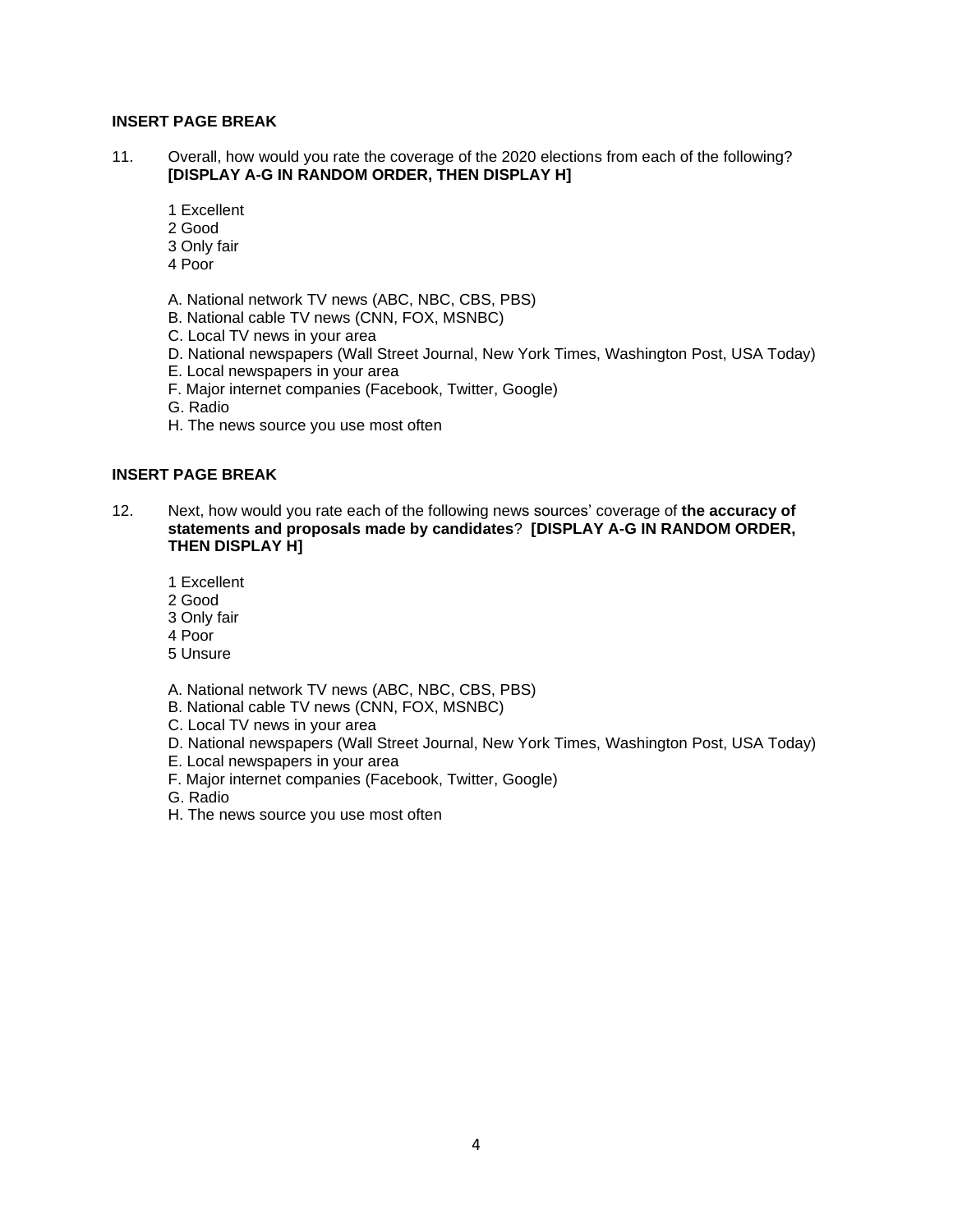- 13. Next, how would you rate each of the following news sources' coverage of **the top issue concerns of people like you**? **[DISPLAY A-G IN RANDOM ORDER, THEN DISPLAY H]**
	- 1 Excellent
	- 2 Good
	- 3 Only fair
	- 4 Poor
	- 5 Unsure
	- A. National network TV news (ABC, NBC, CBS, PBS)
	- B. National cable TV news (CNN, FOX, MSNBC)
	- C. Local TV news in your area
	- D. National newspapers (Wall Street Journal, New York Times, Washington Post, USA Today)
	- E. Local newspapers in your area
	- F. Major internet companies (Facebook, Twitter, Google)
	- G. Radio
	- H. The news source you use most often
- 14. Next, how would you rate each of the following news sources' coverage of **the voting process (for both citizens voting in elections and local election officials overseeing elections)**? **[DISPLAY A-G IN RANDOM ORDER, THEN DISPLAY H]**
	- 1 Excellent
	- 2 Good
	- 3 Only fair
	- 4 Poor
	- 5 Unsure
	- A. National network TV news (ABC, NBC, CBS, PBS)
	- B. National cable TV news (CNN, FOX, MSNBC)
	- C. Local TV news in your area
	- D. National newspapers (Wall Street Journal, New York Times, Washington Post, USA Today)
	- E. Local newspapers in your area
	- F. Major internet companies (Facebook, Twitter, Google)
	- G. Radio
	- H. The news source you use most often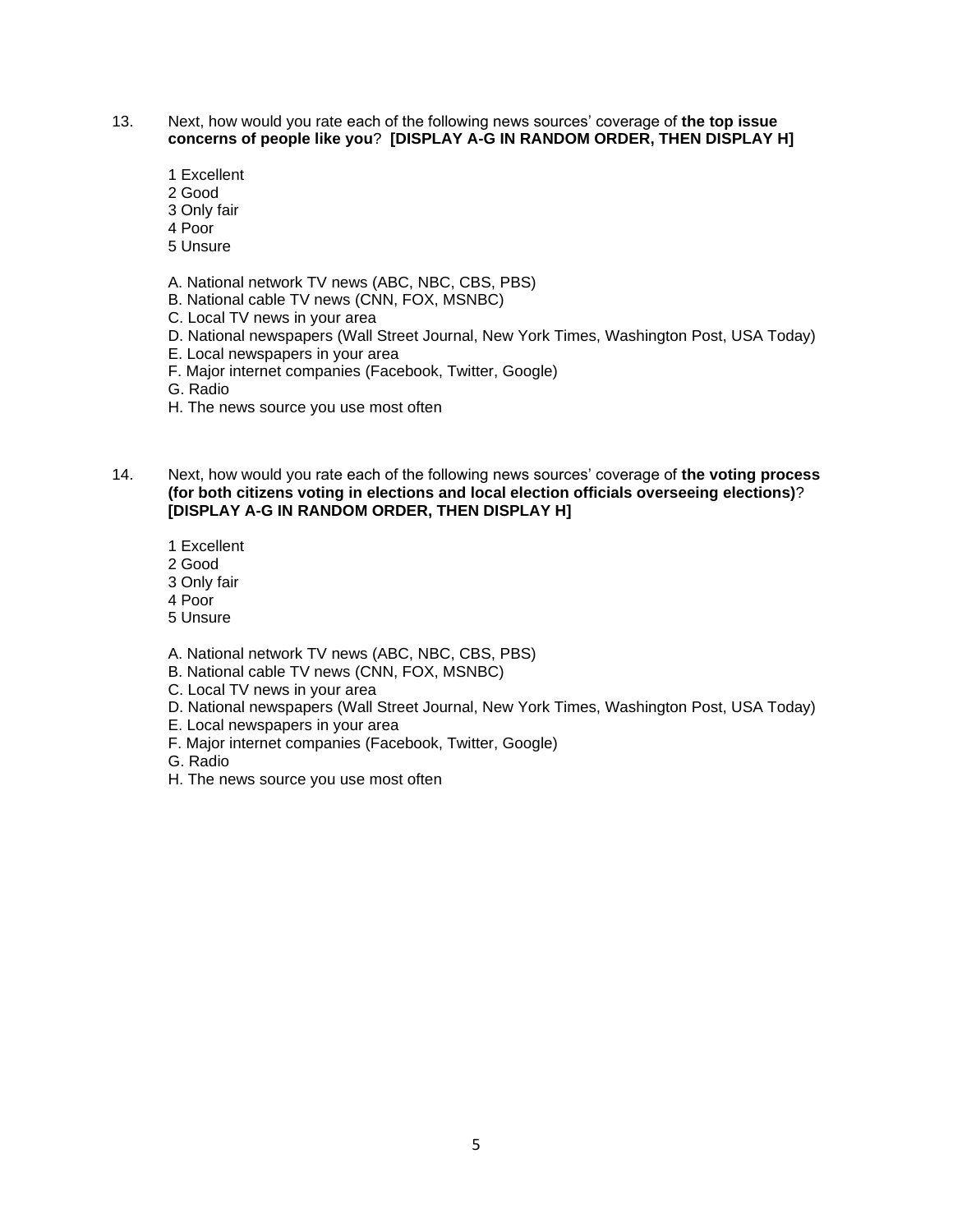## **ELECTION INFORMATION OVERLOAD**

15. Does the amount of information available about politics and elections today make it – **[FORM 1: READ 1-2; FORM 2: READ 2-1]**?

1 Easy to be well-informed because there are many sources of information that are easily accessed through digital technologies 2 Hard to be well-informed because there are many sources of information that need to be sorted through to determine what is true or important

16. If you feel overwhelmed by the political and election information you get, what are you most likely to do? **[DISPLAY 1-4 IN RANDOM ORDER, THEN DISPLAY 5]**

 Pick one or two sources you trust and only pay attention to those Try and consult a variety of sources to see where they agree on facts Rely on friends, family, or others to help you sort out what you need to know Take a break from election and political news 5 Does not apply/Don't feel overwhelmed

# **INSERT PAGE BREAK**

17. Please indicate your level of agreement with the following statement.

"I don't need to search for election news, it comes to me."

- 1 Strongly agree
- 2 Agree
- 3 Neither agree nor disagree
- 4 Disagree
- 5 Strongly disagree

## **INSERT PAGE BREAK**

## **SOCIAL MEDIA**

The next set of questions are about major internet companies such as Facebook, Google, and Twitter.

18. How

- 19. Generally speaking, how much influence do you think major internet companies have on voters' choices and actions in presidential elections?
	- 1 A great deal 2 A fair amount 3 Only a little 4 None at all
- 20. Overall, how are major internet companies doing in each of the following areas related to the 2020 elections? **[DISPLAY A-F IN RANDOM ORDER]**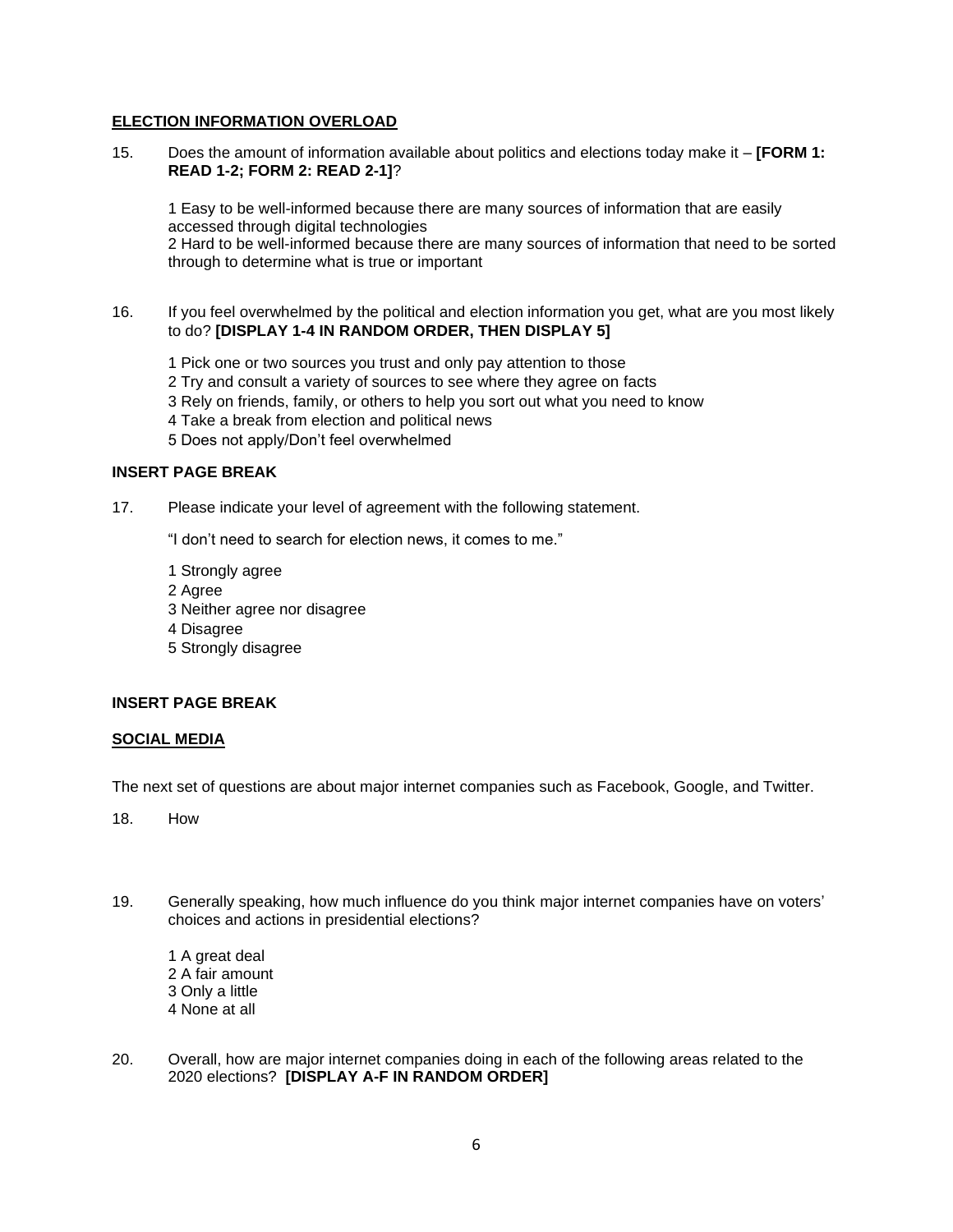- 1 Excellent
- 2 Good
- 3 Only fair
- 4 Poor
- A. Allowing people to express their opinions
- B. Preventing the spread of false or misleading information
- C. Helping voters understand key election issues
- D. Helping voters learn more about the candidates for public office
- E. Promoting civil discussions about the election

F. Promoting citizen participation in the election (helping voters know how and where to register, vote, volunteer, or donate)

21. Compared with the 2016 elections, do you think major internet companies' handling of electionrelated information has been better, worse, or about the same?

1 Better

- 2 Worse
- 3 About the same

# **INSERT PAGE BREAK**

## **UNCERTAIN OUTCOME**

22. How long do you think it will take before the winner of the presidential election is known?

1 Immediately, on the evening of Election Day 2 One to three days after Election Day 3 About a week or two after Election Day 4 About a month after Election Day 5 Longer than that

23. Which do you think is more likely to occur if the election outcome is close and it is not immediately clear who won the election? **[FORM 1: DISPLAY 1-2; FORM 2: DISPLAY 2-1]?**

1 News organizations will wait to declare a winner and will agree on who the winner is once they are certain of the outcome 2 Some news organizations will declare Donald Trump the winner and other organizations will declare Joe Biden the winner

24. If the election outcome were in doubt, which of the following would you pay most attention to in order to know who won? **[DISPLAY 1-7 IN RANDOM ORDER]**

1 National network TV news 2 National newspapers 3 National cable TV television news 4 Online searches 5 The candidates themselves 6 Local TV news in your area 7 Local newspapers in your area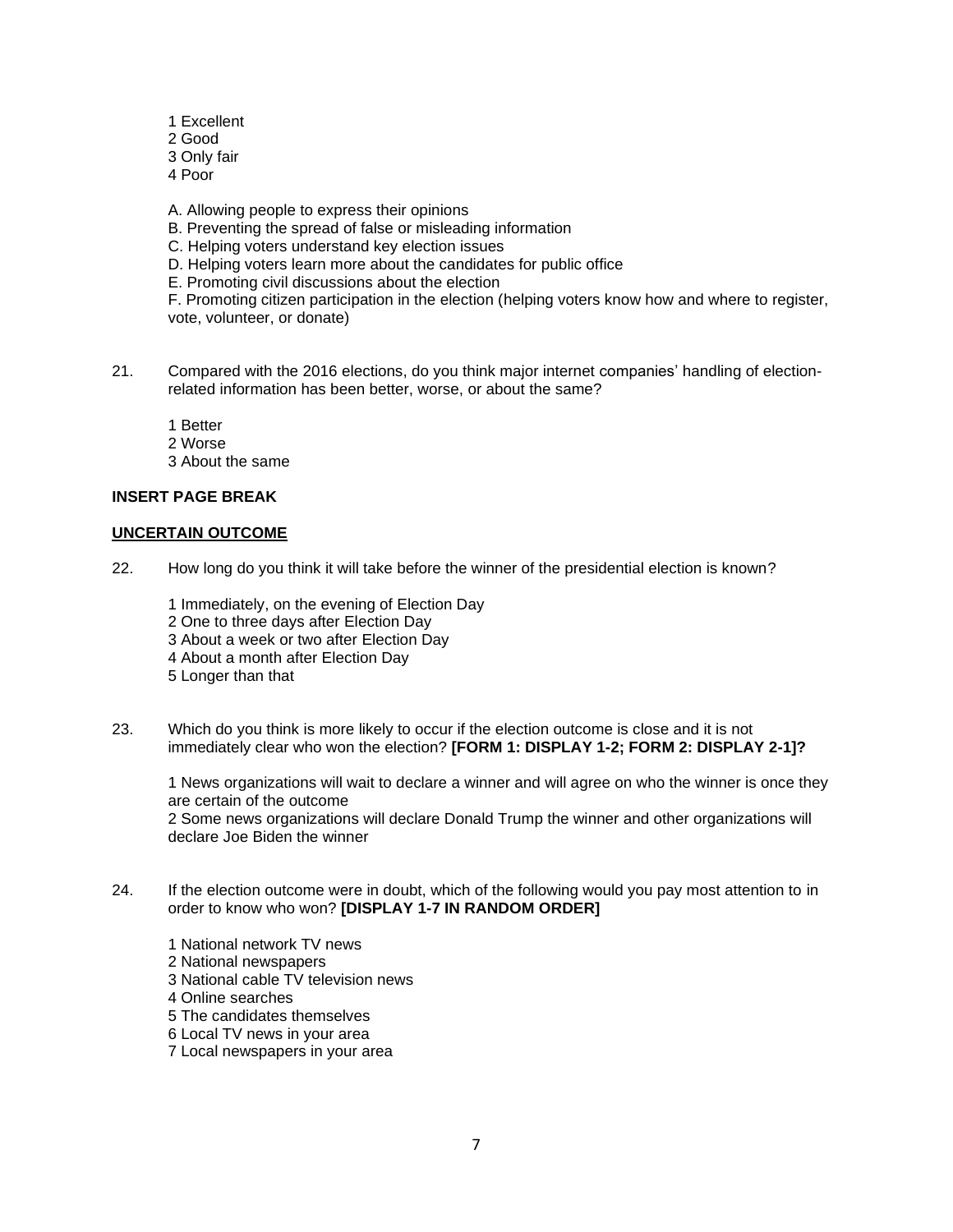- 25. If the winner of the presidential election is not known right away, do you think each of the following news sources will do more to help voters understand when and how we will know the winner and who it is, or do more to confuse voters about the outcome? **[DISPLAY A-F IN RANDOM ORDER]**
	- 1 Do more to help voters understand who won
	- 2 Do more to confuse voters about the outcome
	- A. National network TV news (ABC, NBC, CBS, PBS)
	- B. National cable TV news (CNN, FOX, MSNBC)
	- C. Local TV news in your area
	- D. National newspapers (Wall Street Journal, New York Times, Washington Post, USA Today)
	- E. Local newspapers in your area
	- F. Major internet companies (Facebook, Twitter, Google)

#### **INSERT PAGE BREAK**

## **AUDIENCE AND BIAS**

- 26. Do you think most journalists working at each of the following types of organizations would rather see the same presidential candidate win, or do you think the journalists working at each type of organization differ in who they want to see win? **[DISPLAY A-G IN RANDOM ORDER, THEN DISPLAY H]**
	- 1 Most want the same candidate to win
	- 2 Differ in who they want to win
	- 3 Unsure
	- A. National network TV news (ABC, NBC, CBS, PBS)
	- B. National cable TV news (CNN, FOX, MSNBC)
	- C. Local TV news in your area
	- D. National newspapers (Wall Street Journal, New York Times, Washington Post, USA Today)
	- E. Local newspapers in your area
	- F. Major internet companies (Facebook, Twitter, Google)
	- G. Radio
	- H. The news source you use most often

#### **INSERT PAGE BREAK**

#### **[IF '1' IN Q.26H, DISPLAY Q.27-28; OTHERWISE SKIP TONOTE BEFORE Q29]**

27. Does it bother you that the journalists at the news source you rely on most would rather see the same presidential candidate win, or not?

1 Yes, it bothers me 2 No, it does not

28. Which candidate do you think journalists at the news source you rely on most would rather see win?

1 Donald Trump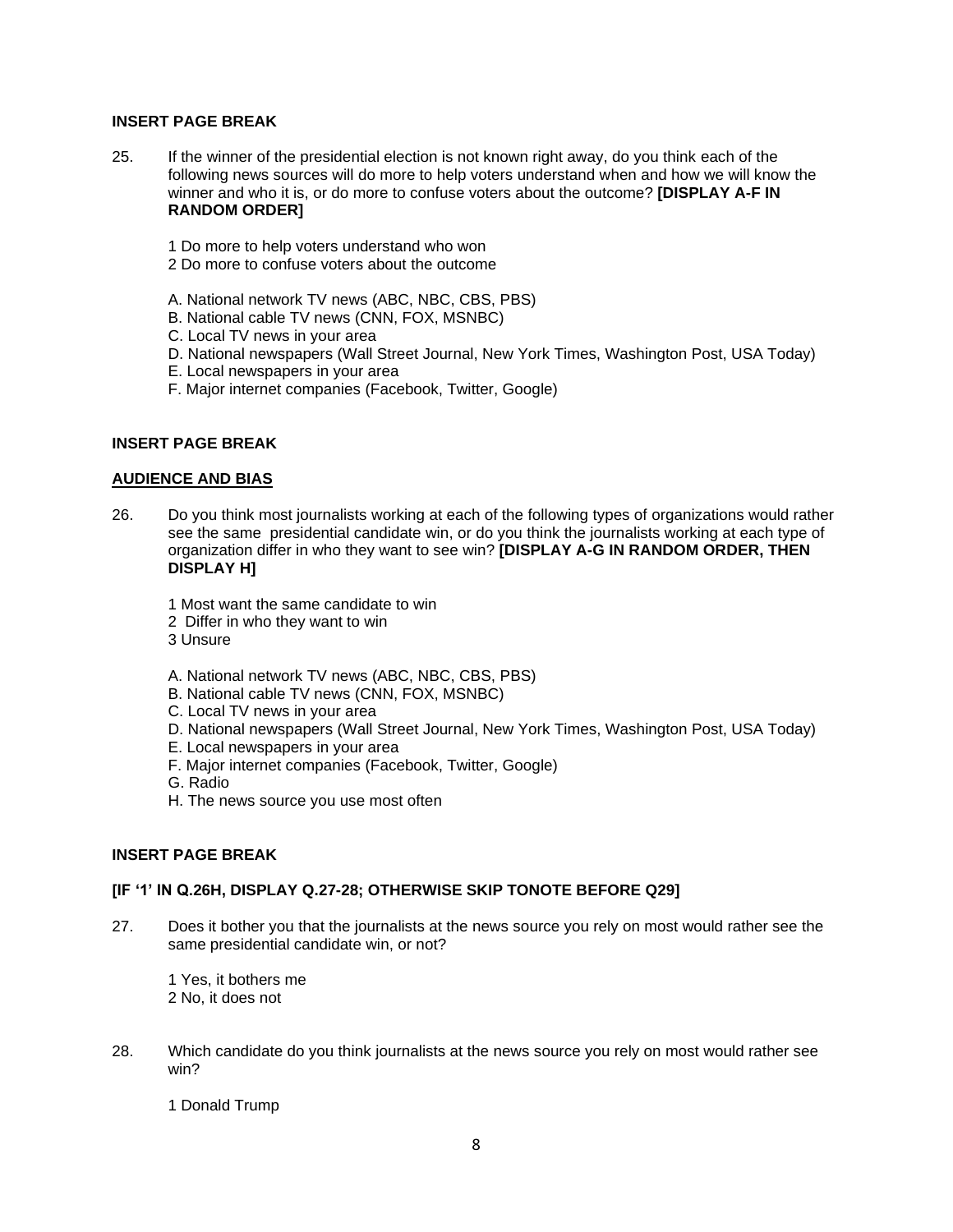2 Joe Biden 3 Unsure

#### **INSERT PAGE BREAK**

#### **VIEWS OF THE OTHER SIDE**

#### **ROTATE Q.29-30 AND 31-32 IN PAIRS**

29. Please indicate your level of agreement with the following statement.

Democratic Party elected officials are destroying America as we know it.

- 1 Strongly agree 2 Agree 3 Neither agree nor disagree 4 Disagree 5 Strongly disagree
- 30. We will ask the same question to 100 randomly selected Republican Party voters. How many out of 100 Republican voters would you guess will strongly agree or agree that "Democratic Party elected officials are destroying America as we know it"?

Please enter a number between 0 and 100 below.

# **INSERT PAGE BREAK**

\_\_\_ \_\_\_\_ \_\_\_\_

31. Please indicate your level of agreement with the following statement.

Republican Party elected officials are destroying America as we know it.

- 1 Strongly agree 2 Agree 3 Neither agree nor disagree 4 Disagree 5 Strongly disagree
- 32. We will ask the same question to 100 randomly selected Democratic Party voters. How many out of 100 Democratic voters would you guess will strongly agree or agree that "Republican Party elected officials are destroying America as we know it"?

Please enter a number between 0 and 100 below.

\_\_\_ \_\_\_\_ \_\_\_\_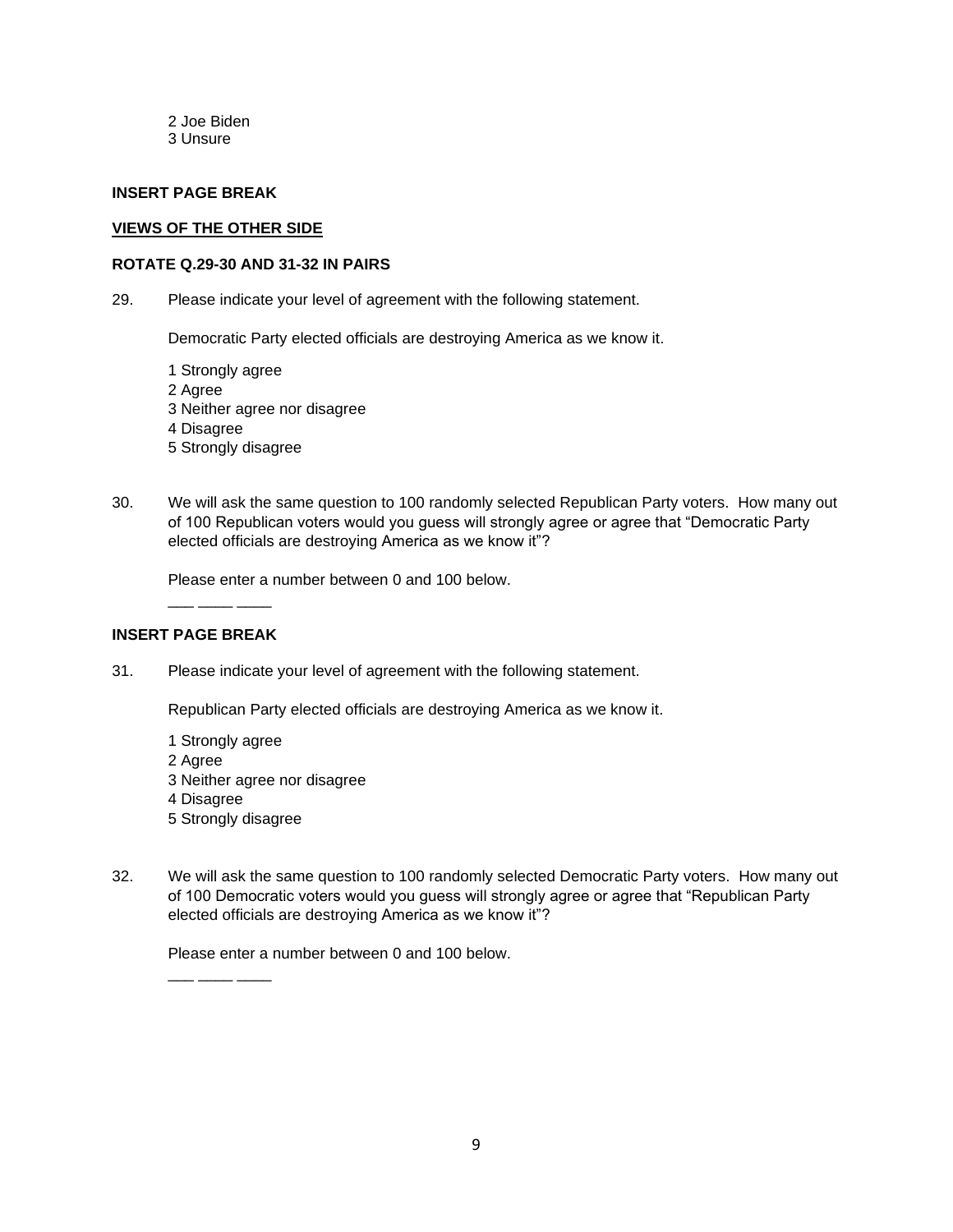33. How often do you use each of the following? **[DISPLAY A-D IN RANDOM ORDER]**?

- 1 Daily 2 A few times a week 3 A few times a month 4 Rarely
- 5 Never
- A. Facebook
- B. Google
- C. Twitter
- D. YouTube

# **[IF '1-4' TO ANYL IN Q33A-D, DISPLAY Q.34]**

#### **INSERT PAGE BREAK**

- 34. How much attention do you pay to election or political items that you see on major internet websites or apps like Facebook, Google, Twitter, or YouTube?
	- 1 A great deal 2 A fair amount 3 Not much 4 None at all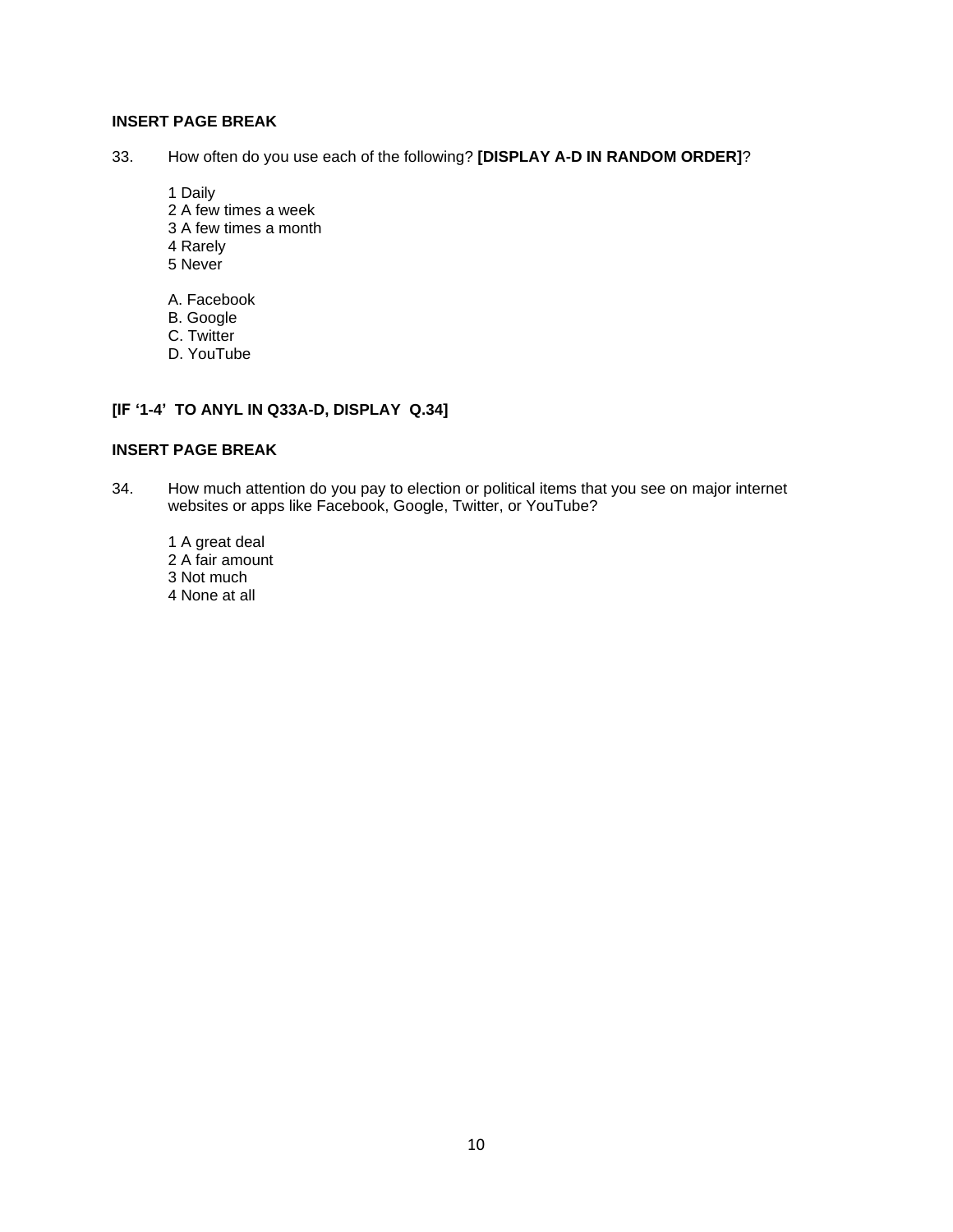#### **DEMOGRAPHICS**

- 35. In politics, as of today, with which political party do you most closely affiliate? **[Programmer: If FORM 1: DISPLAY 1-2-3-4; IF FORM 2: DISPLAY 2-1-3-4]**
	- 1 Republican 2 Democrat 3 Independent 4 Other party

#### **INSERT PAGE BREAK**

- 36. **[If Q35 = 3-4, INDEPENDENTS ONLY]** As of today, do you lean more to the Democratic Party or the Republican Party? **[Programmer: If FORM 1: DISPLAY 1-2-3; IF FORM 2: DISPLAY 2-1-3]**
	- 1 Democratic Party 2 Republican Party 3 Neither/Other

## **INSERT PAGE BREAK**

- 37. How would you describe your political views? [**Programmer: If FORM 1: DISPLAY 1-7; IF FORM 2: DISPLAY 7-1]**
	- 1 Extremely liberal 2 Liberal 3 Slightly liberal 4 Moderate 5 Slightly conservative 6 Conservative 7 Extremely conservative
- 38. Which best describes the area where you live?
	- 1 A rural area or on a farm 2 A small town or village 3 A large city 4 A suburb of a large city